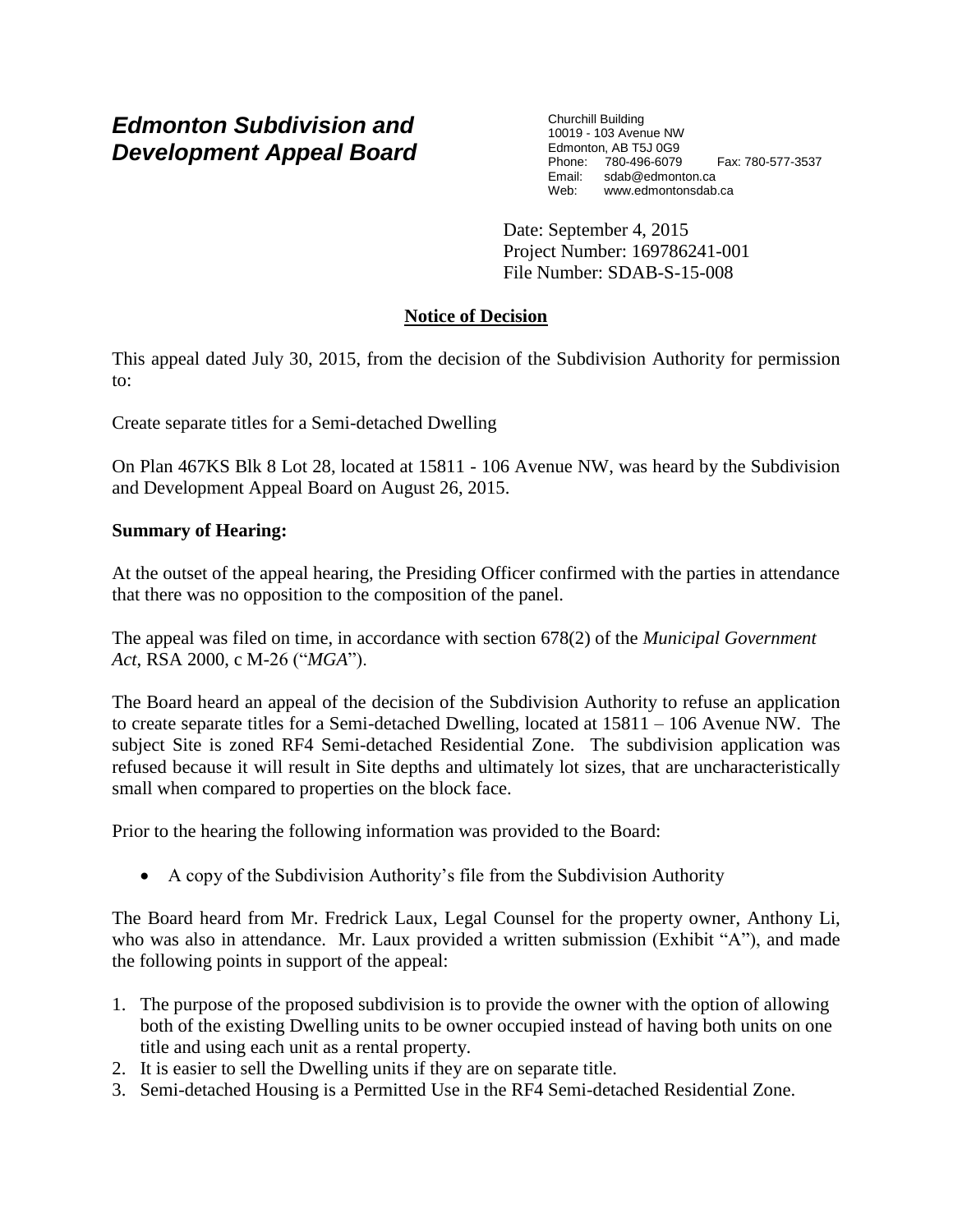- 4. Mr. Laux provided a copy of the approved development permit for the Semi-detached Dwellings (Exhibit "B"), and reviewed the variances that were granted by the Development Officer.
- 5. The development permit has been acted upon and both of the Dwelling units have been built.
- 6. He referenced photographs of the completed development from several different street views to illustrate that the Semi-detached House is aligned with other houses on the block face (Exhibit "C").
- 7. The Semi-detached House was constructed in accordance with the approved plans and an Occupancy Permit has been issued (Exhibit "D").
- 8. Mr. Laux referenced a copy of the Plot Plan to illustrate that the existing 9.06 metres rear setback was approved when the development permit was issued (Exhibit "E").
- 9. At the time of approval, the Development Officer determined that the rear of the lot abutted the lane and the front of the lot abutted the street.
- 10. According to the requirements of the *Edmonton Zoning Bylaw*, Site depth, not Lot depth has to be considered.
- 11. The Site depth as shown on the Plot Plan is 45.65 metres. The site includes both of the proposed lots under the proposed subdivision.
- 12. The Site depth will not change as a result of the subdivision because the site consists of two lots.
- 13. Mr. Laux referenced two previous decisions of the Board on related matters (Exhibit "E" and "F").
- 14. The Board heard an appeal of a subdivision in August 2014. The Subdivision Authority had denied the application because the proposed lots were only 14.8 metres wide.
- 15. The Board granted the appeal and determined that the Subdivision Authority had improperly used the definition of "lot" and instead of the definition of "site".
- 16. A site can include more than one abutting lot. When a site is going to be subdivided it is considered to be one lot and one site prior to the subdivision. The subdivision creates two lots on one site because the lots abut each other.
- 17. In a 2015 decision, the Board came to a similar conclusion regarding the interpretation of the definition of site and lot. While some zones regulate lot size, some regulate site size.
- 18. The RF4 Zone regulates Site depth and not Lot depth.
- 19. In this case, the Site depth of the subject site is 45.65 metres, which exceeds the minimum required Site depth of 30 metres and the Subdivision Authority erred by citing a deficiency. A variance is not required and for that reason alone, the appeal should be upheld.
- 20. The Subdivision Authority also denied the subdivision application on the basis that it would result in uncharacteristically small lot sizes.
- 21. In this case, the Site area exceeds the minimum required.
- 22. This site does fall within the Mature Neighbourhood Overlay but the requirements of the Overlay apply to developments and not subdivisions.
- 23. In its August 2014 decision, the Board stated that it is inappropriate for the Subdivision Authority to consider development regulations for a proposed subdivision of the same property.
- 24. Suitability and the impact on neighbouring property owners was considered by the Development Officer who approved and issued the development permit for this site.
- 25. In this case the Board is being asked to create separate land titles by drawing a line on a map between the two existing Dwelling units. If a variance is required it should be granted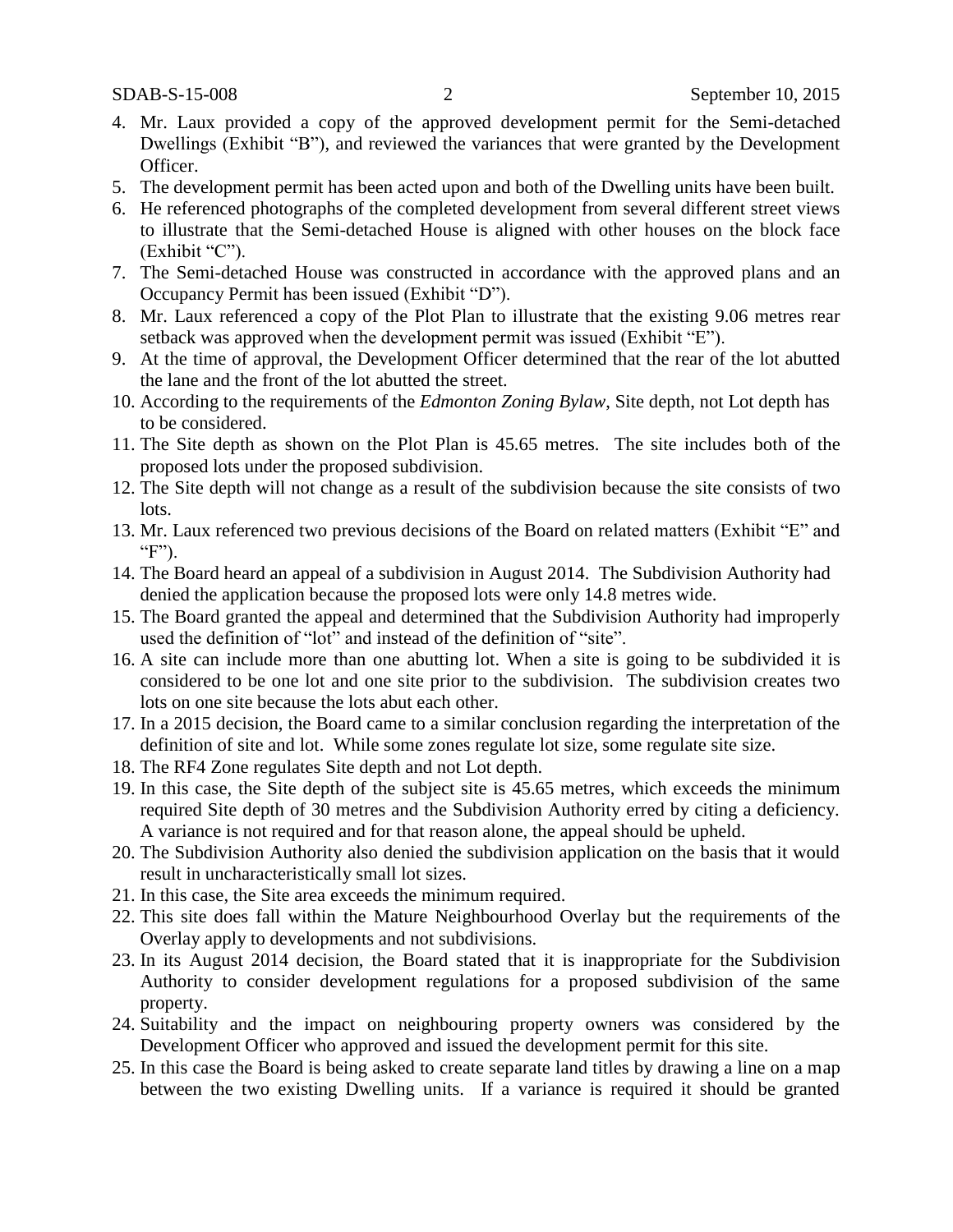because there would be no impact on neighbouring property owners as a result of the subdivision.

Mr. Laux and Mr. Li provided the following responses to questions:

- 1. Mr. Li confirmed that application for the subdivision was made in March 2015, after construction was complete.
- 2. Mr. Li indicated that this was the first Semi-detached Dwelling he has built and there are many steps in the process.
- 3. In both of the previous decisions submitted to the Board, the subdivision applications were made after the development permit was issued.
- 4. Separate servicing has been provided for each Dwelling unit through the development process.
- 5. The property owner does not object to the imposition of a condition regarding the provision of municipal services.
- 6. Easement agreements will not be required.

#### **Decision:**

The appeal is ALLOWED and the decision of the Subdivision Authority is REVOKED. The subdivision is GRANTED as applied for to the Subdivision Authority, subject to the following conditions:

- a) Municipal services (water and sewer) must enter each lot in the proposed subdivision through a separate meter.
- b) Any outstanding property taxes must be paid.

#### **Reasons for Decision:**

The Board finds the following:

- 1. The subject Site is located on the southwest corner of 106 Avenue and 158 Street and is to be subdivided into a west lot and an east lot, resulting in two lots.
- 2. The subject Site was granted a Development Permit by the Development Authority for a Semi-detached House on June 5, 2014.
- 3. Since then, the development has been constructed and, according to the Appellant, it fully complies with the Development Permit.
- 4. The Board finds the approved Use, Semi-detached Housing, is a Permitted Use under section 150.2(5) of the *Edmonton Zoning Bylaw* and therefore conforms to the listed Uses in the RF4 Semi-detached Residential Zone as required for subdivision approval under section 680(2)(b) of the *MGA*.
- 5. The Subdivision Authority refused this application for non-compliance with section 150 of the *Edmonton Zoning Bylaw* and determined it will result in Site depths and lot sizes that are uncharacteristically small when compared to other properties on the blockface.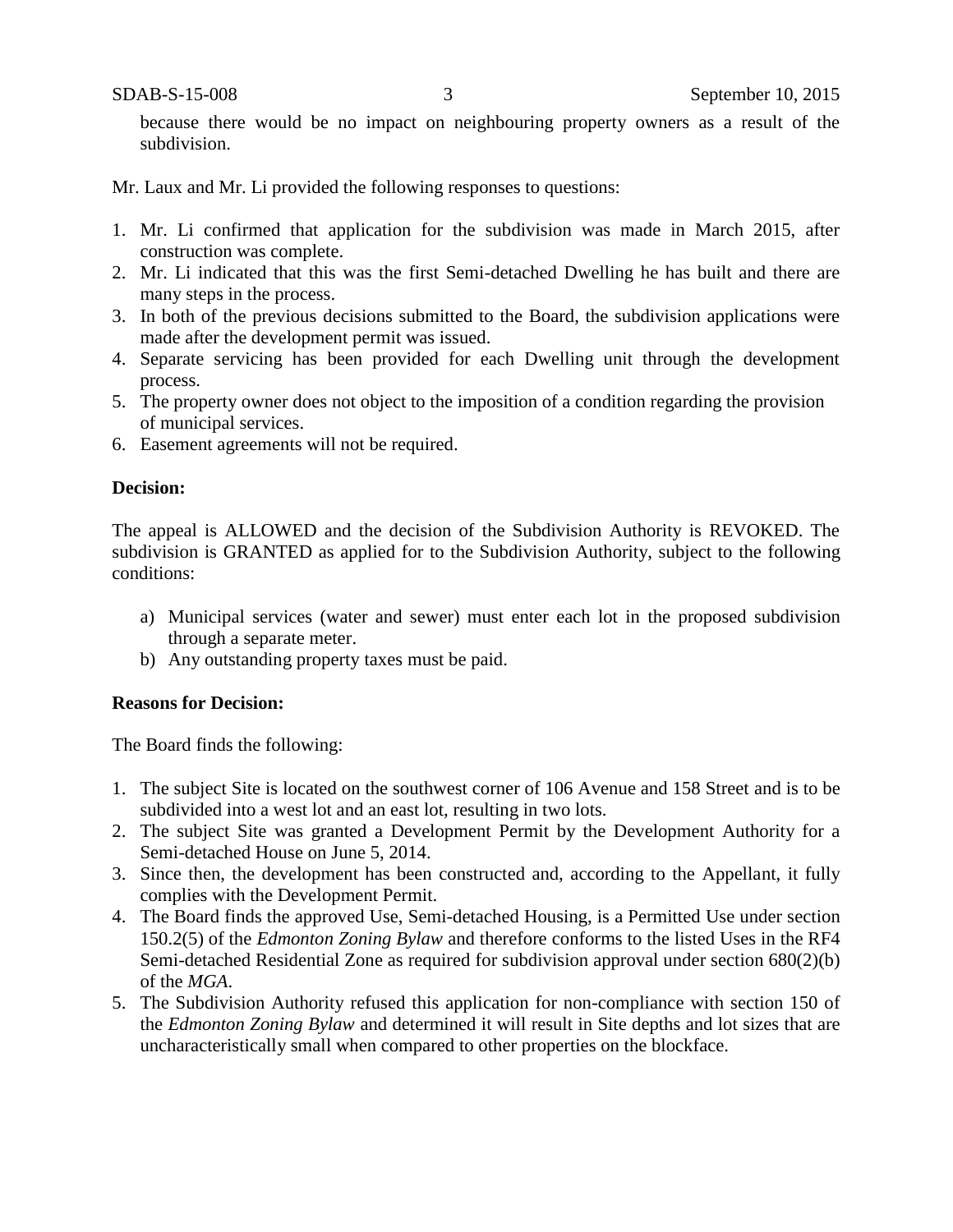- 6. The Board disagrees with the first conclusion of the Subdivision Authority that the proposed subdivision is not in compliance with section 150.4(2) of the *Edmonton Zoning Bylaw* for the following reasons:
	- a. Site and Lot are not interchangeable terms:
		- i. Section 6.1(92) of the *Edmonton Zoning Bylaw* provides "**Site** means an area of land consisting of one or more abutting Lots."
		- ii. Section 6.1(58) of the *Edmonton Zoning Bylaw* provides "**Lot** means a 'lot' as defined under part 17 of the *Municipal Government Act*."
		- iii. Section 616(m) of the *MGA* provides in part a "lot" means "(v) a part of a parcel of land described in a certificate of tile if the boundaries of the part are described in a certificate of title by reference to a plan of subdivision"
	- b. Some Zones regulate Site dimensions while others regulate Lot dimensions for Semi-detached Housing.
	- c. In the RF4 Semi-detached Residential Zone, section 150.4(2) of the *Edmonton Zoning Bylaw* requires a minimum Site depth of 30.0 metres for Semi-detached Housing.
	- d. Here the Site for the Semi-detached Residential units encompasses the entire original Lot, which will become the new subdivided abutting Lots. Therefore, while the subdivision may ultimately result in smaller Lots, the Site complies with all of the regulations listed in section 150.4(2)(a) through (d) of the *Edmonton Zoning Bylaw.*
- 7. The Board accepts the submission of the Appellant respecting Site depth. Namely, the Site depth of the subject Site is 45.65 metres, which exceeds the minimum required Site depth of 30 metres and the Subdivision Authority erred by citing a deficiency.
- 8. The Board also finds that while this type of subdivision on Corner Lots while not characteristic of the blockface, is characteristic of other Corner Lots in the area and more generally in the City of Edmonton.
- 9. If the Board is incorrect with respect to the first decision of the Subdivision Authority and the proposed subdivision is not in compliance with section 150.4(2) of the *Edmonton Zoning Bylaw*, then the Board would nonetheless approve the subdivision for the following reasons:
	- a. This is an appeal under section 678 of the *MGA*.
	- b. Accordingly, the Board's authority is set out in section 680(2) of the *MGA* which provides in part "the Board hearing the appeal (b) must conform with the uses of land referred to in a land use bylaw… and… (f) may, in addition to other powers it has, exercise the same power as a subdivision authority is permitted to exercise pursuant to this Part or the regulations or bylaws under this Part."
	- c. Section 654(2) of the *MGA* authorizes a subdivision authority to approve an application for a subdivision even though the proposed subdivision does not comply with land use bylaw if: the proposed subdivision would not unduly interfere with the amenities of the neighbourhood, or materially interfere with or affect the use, enjoyment or value of neighbouring parcels of land; and, the proposed subdivision conforms with the use prescribed for that land in the land use bylaw.
	- d. The Board finds that the proposed subdivision meets the test in section 654(2) of the *MGA* for the following reasons: